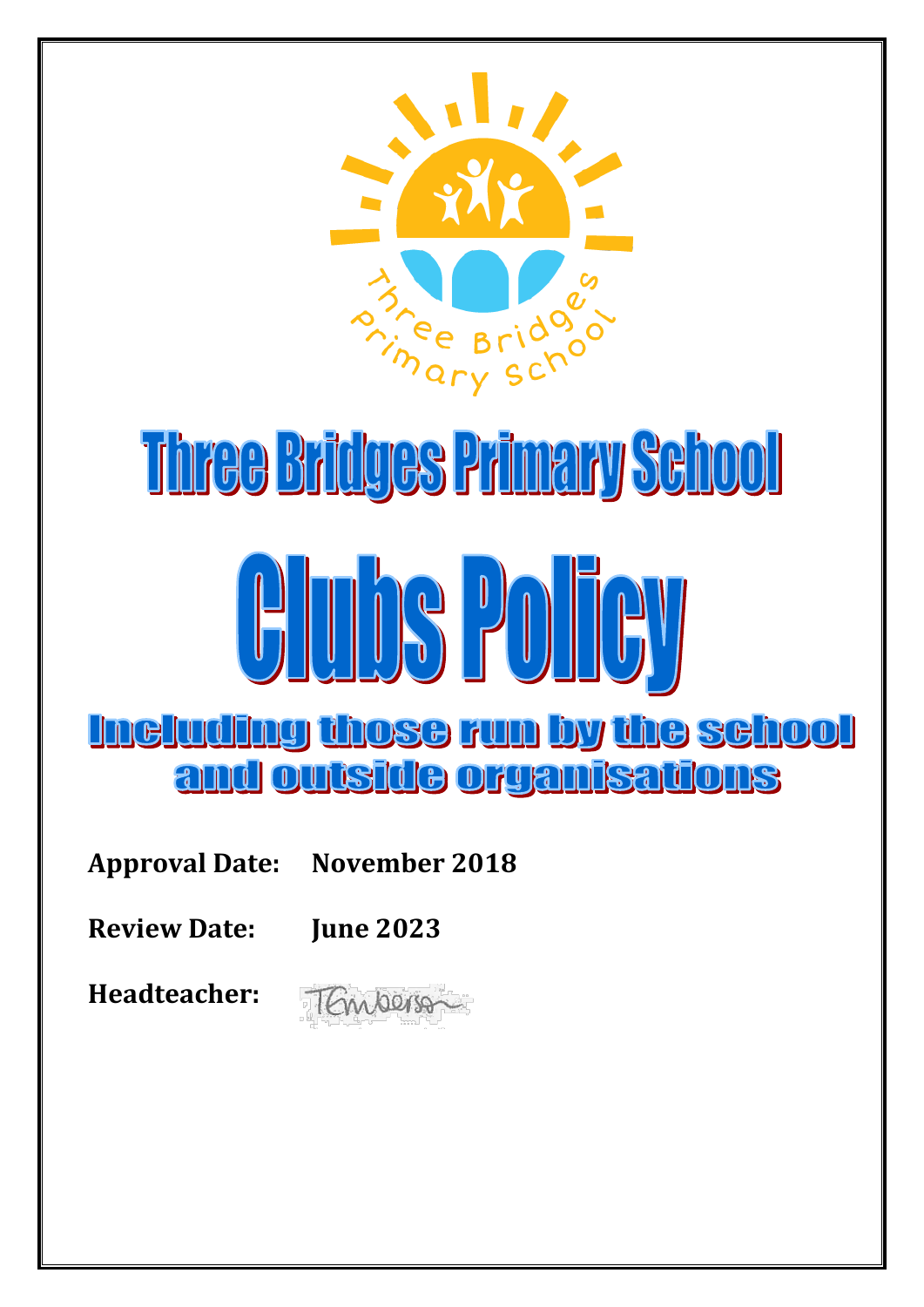**This policy has been written to support the smooth running of all clubs, including those run by outside organisations. Club Organisers will need to provide all documentation prior to the start of the club and ensure that all procedures are followed throughout the duration of the club.** 

## **DOCUMENTATION REQUIRED**

- **A link to the Club Organiser's website/webpage, which gives parents full details of the club, including:**
	- Club Organiser's name, address and telephone number and name of coach/instructor
	- Details of the activity/skills to be taught to the children
	- Start date and end date
	- Time the club will run (generally 3.15 pm until 4.15 pm)
	- Cost per week/total cost for half term/full term and payment details
	- Application form for parents to apply online for a space in the club.
- **DBS Documents** for all coaches/instructors who will be/likely to be teaching pupils
- **Liability Insurance Policy**
- **First Aid Qualification -** If this is unavailable, please notify the school that a first aider will be required. The school can provide an on-site first aider; this will be at the cost of the club organiser.
- **Qualifications/Training Certificates** for all coaches/instructors who will be teaching pupils
- **Certificates for any PAT tested equipment that may be used during the club**

# **PROCEDURES**

- The Club Organiser will provide the school with a link to their website giving club details in order for the school to share this with parents in good time, to book a place for their child.
- The Club Organiser will provide the school with a register of children attending the club; the register is to be updated and sent to the school, as new children join the club.
- The Club Organiser will agree which year groups can apply for a place, with the school.
- The Club Organiser will agree details of start/finish times and day of the week, with the school.
- The Club Organiser will agree the maximum number of children per session in line with safety ratios.